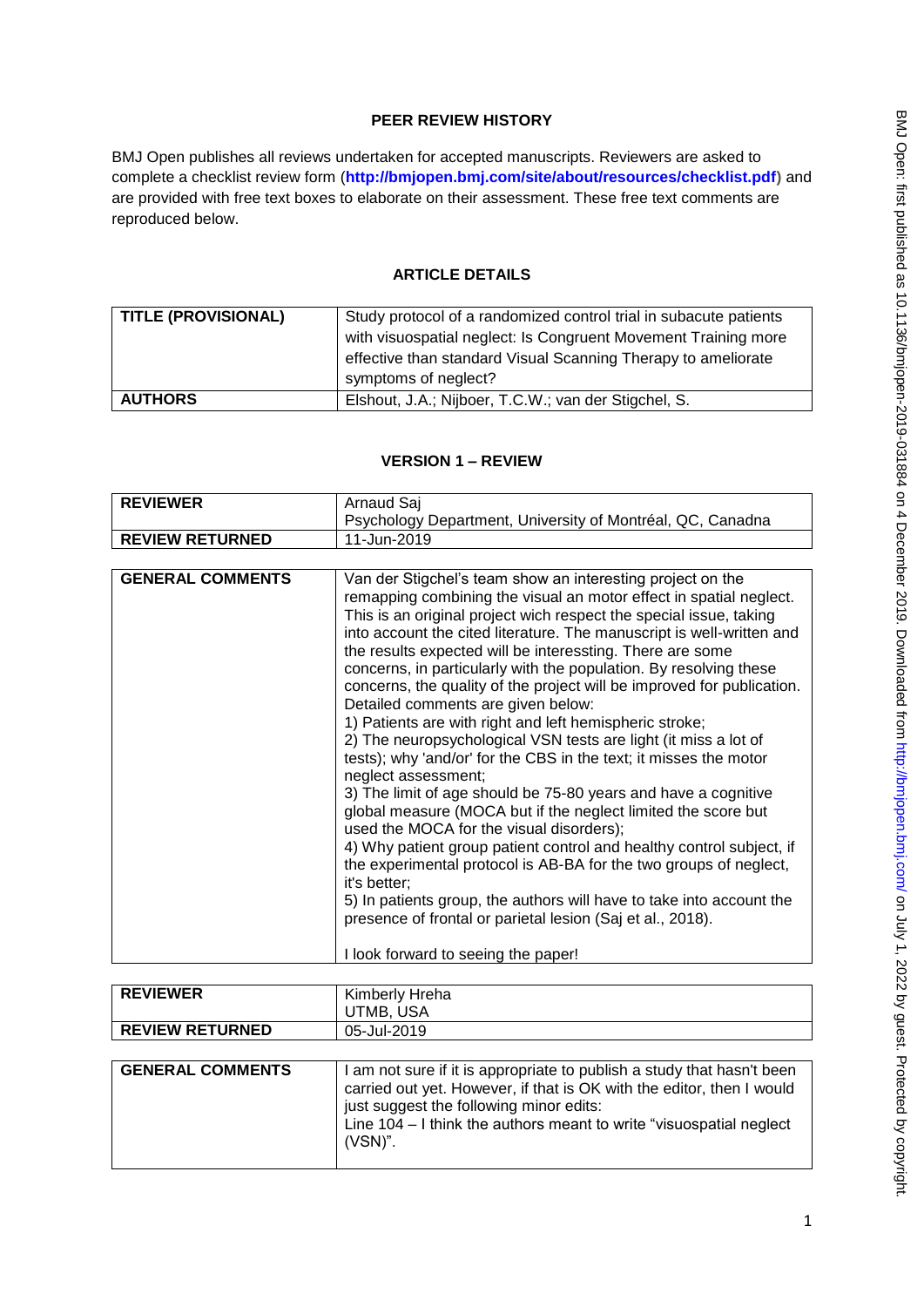| Line 232- I would ask that the authors be more specifics regarding<br>the outcome measures. For example: what do they mean by<br>"among others"?                                                                                                                                                                                                                 |
|------------------------------------------------------------------------------------------------------------------------------------------------------------------------------------------------------------------------------------------------------------------------------------------------------------------------------------------------------------------|
| Lines 254-257- I don't understand this paragraph. The title is<br>patient and public involvement however then the authors write that<br>the patients and public will not be directly involved. Was this a<br>typo? There are many reports now on the importance of patient<br>engagement prior to the study design. Is this what the authors are<br>alluding to? |
| At what point in time will the assessments be completed? This<br>information would be helpful to add to the methodology.                                                                                                                                                                                                                                         |

| <b>REVIEWER</b>        | Teresa Neeman                         |
|------------------------|---------------------------------------|
|                        | <b>Australian National University</b> |
|                        | ' Canberra, ACT, Australia            |
| <b>REVIEW RETURNED</b> | 09-Aug-2019                           |

| <b>GENERAL COMMENTS</b> | Suggested improvements to study design:                                |
|-------------------------|------------------------------------------------------------------------|
|                         |                                                                        |
|                         | (a) allocation concealment: the protocol should describe how           |
|                         | patient selection and screening will be carried out without            |
|                         | knowledge of the expected treatment assignment.                        |
|                         | (b) evaluator blinding: the protocol should describe which             |
|                         | evaluators will be blinded. For example, the study nurse assessing     |
|                         | ADL should be blinded to treatment. There may be other tests           |
|                         | where the evaluator could potentially bias the outcome by              |
|                         | knowledge of the treatment assignment. These situations should         |
|                         | be considered and blinding plans discussed in the protocol.            |
|                         | (c) covariate adjustment or stratification: The authors plan to adjust |
|                         | the analysis by level of education. If education level is the key      |
|                         | confounder, they should be more specific as to what levels will be     |
|                         |                                                                        |
|                         | differentiated. Also, if education is an important confounder, the     |
|                         | authors may consider a stratified randomised design, ie                |
|                         | randomising within education levels, to get a more precise             |
|                         | measure of the treatment effect (compared with post-stratifying).      |
|                         | (d) On the other hand, it is more usual that the baseline VSN is an    |
|                         | important predictor of improvement. That is, patients with high        |
|                         | levels of neglect may be more resistant to therapy than patients       |
|                         | with lower levels of neglect. Conversely, patients with very low       |
|                         | levels of neglect may show little improvements due to ceiling          |
|                         | effects. If these are relevant issues, then the authors may consider   |
|                         | a stratified randomised design, stratifying (instead of (c)) by        |
|                         | baseline VSN level, to ensure that treatments are compared within      |
|                         | patients with similar baseline VSN.                                    |
|                         | (e) Collecting baseline of control subjects: I understand the          |
|                         | rationale for wanting to have negative and positive baseline           |
|                         | controls, but I don't think they will end up being useful in the       |
|                         |                                                                        |
|                         | statistical analysis. The healthy controls will be problematic         |
|                         | because it's not clear if they represent the "normal" version of the   |
|                         | patients on the study. For example, if they are from a different age   |
|                         | group, then any differences may be attributed to age. It's also not    |
|                         | clear what the purpose of the patient control group is, since          |
|                         | patients will be their own controls (post - pre). There is nothing in  |
|                         | the analysis plan about how these data will be incorporated to         |
|                         | address the research question. The authors should think carefully      |
|                         | why these data will be informative. I doubt that they will be, but if  |
|                         | they disagree, they should describe their proposed analysis in the     |
|                         | analysis plan.                                                         |
|                         |                                                                        |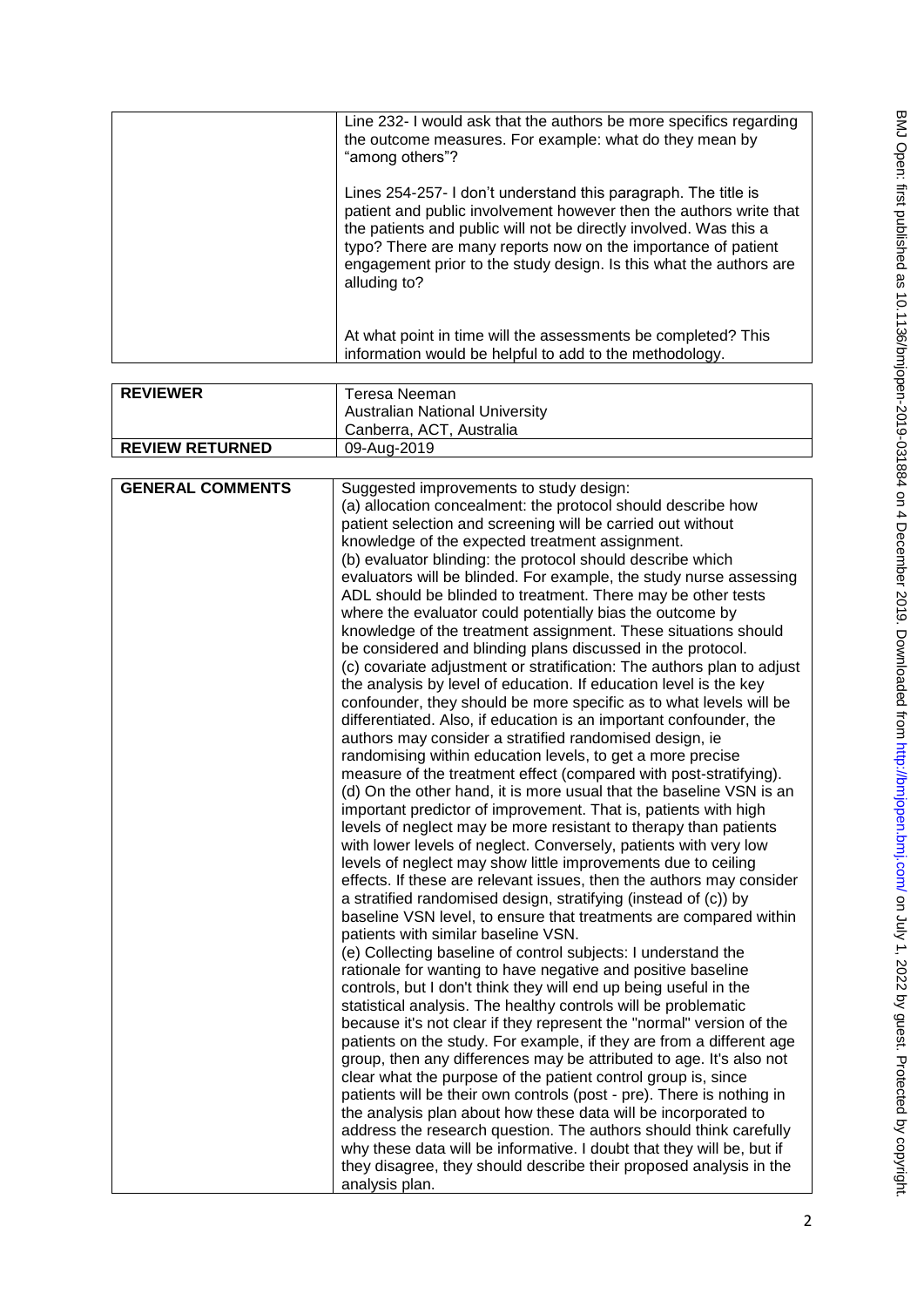| (f) It would be very helpful for both the authors and the readers if<br>they included a study schedule, see e.g. Figure 1 in<br>https://www.bmj.com/content/346/bmj.e7586. One could then see<br>in a single table the set of tests and assessments at each timepoint<br>in the study.<br>(g) sample size calculation: More consideration needs to be<br>included in the sample size calculation. The authors should present<br>(i) mean improvement observed from other studies, and (ii)<br>postulate what additional improvement they expect to observe in<br>this study. (iii) There should also be some assessment of between-<br>patient variation. Simply using a Cohen's D of 1 obscures the<br>important thinking that is needed by a good sample size |
|-----------------------------------------------------------------------------------------------------------------------------------------------------------------------------------------------------------------------------------------------------------------------------------------------------------------------------------------------------------------------------------------------------------------------------------------------------------------------------------------------------------------------------------------------------------------------------------------------------------------------------------------------------------------------------------------------------------------------------------------------------------------|
| assessment.                                                                                                                                                                                                                                                                                                                                                                                                                                                                                                                                                                                                                                                                                                                                                     |

| <b>REVIEWER</b>        | Zhiying You                    |
|------------------------|--------------------------------|
|                        | University of Colorado Denver  |
|                        | <b>Anschutz Medical Campus</b> |
|                        | Aurora, CO 80045               |
| <b>REVIEW RETURNED</b> | 09-Aug-2019                    |

| <b>GENERAL COMMENTS</b> | Overall, the manuscript clearly describes a randomized controlled<br>clinical trial. However, there is some space for further<br>improvement as follows. |
|-------------------------|----------------------------------------------------------------------------------------------------------------------------------------------------------|
|                         | 1. Please specify the start date and end date of the study.                                                                                              |
|                         | 2. Please provide justifications why the patient control group                                                                                           |
|                         | (without VSN) and healthy control group were included.                                                                                                   |
|                         | 3. Lines 205-216: While more than one primary outcome was                                                                                                |
|                         | specified, please specify how the study will consider these                                                                                              |
|                         | outcomes. In other words, please specify they are co-primary                                                                                             |
|                         | outcomes or multiple primary outcomes. The FDA has provided                                                                                              |
|                         | guideline on this topic because of the complex when involving                                                                                            |
|                         | multiple primary outcome.                                                                                                                                |
|                         | 4. Lines 243-244: All covariates to be adjusted for in data analysis                                                                                     |
|                         | should be specified before looking as any data. It should not be<br>determined after exploring any collected data from the study.                        |

## **VERSION 1 – AUTHOR RESPONSE**

Response to reviewers:

Reviewer 1:

1) Patients are with right and left hemispheric stroke;

Response: The reviewer is correct that we include both left and right hemispheric stroke. We have now mentioned this more explicit in the method section with subheading "Subjects".

VSN patients are included (in chronological order) if they (1) are clinical diagnosed with symptomatic stroke (left or right ischemic or intracerebral haemorrhagic lesion), (2) show signs of VSN based on one of the neuropsychological VSN tests (shape cancellation, line bisection, Catherine Bergego Scale), (3) are between 18-85 years of age, (4) have sufficient comprehension and communication, (5) have sufficient motivation to participate and (6) give written informed consent.

2) The neuropsychological VSN tests are light (it miss a lot of tests); why 'and/or' for the CBS in the text; it misses the motor neglect assessment;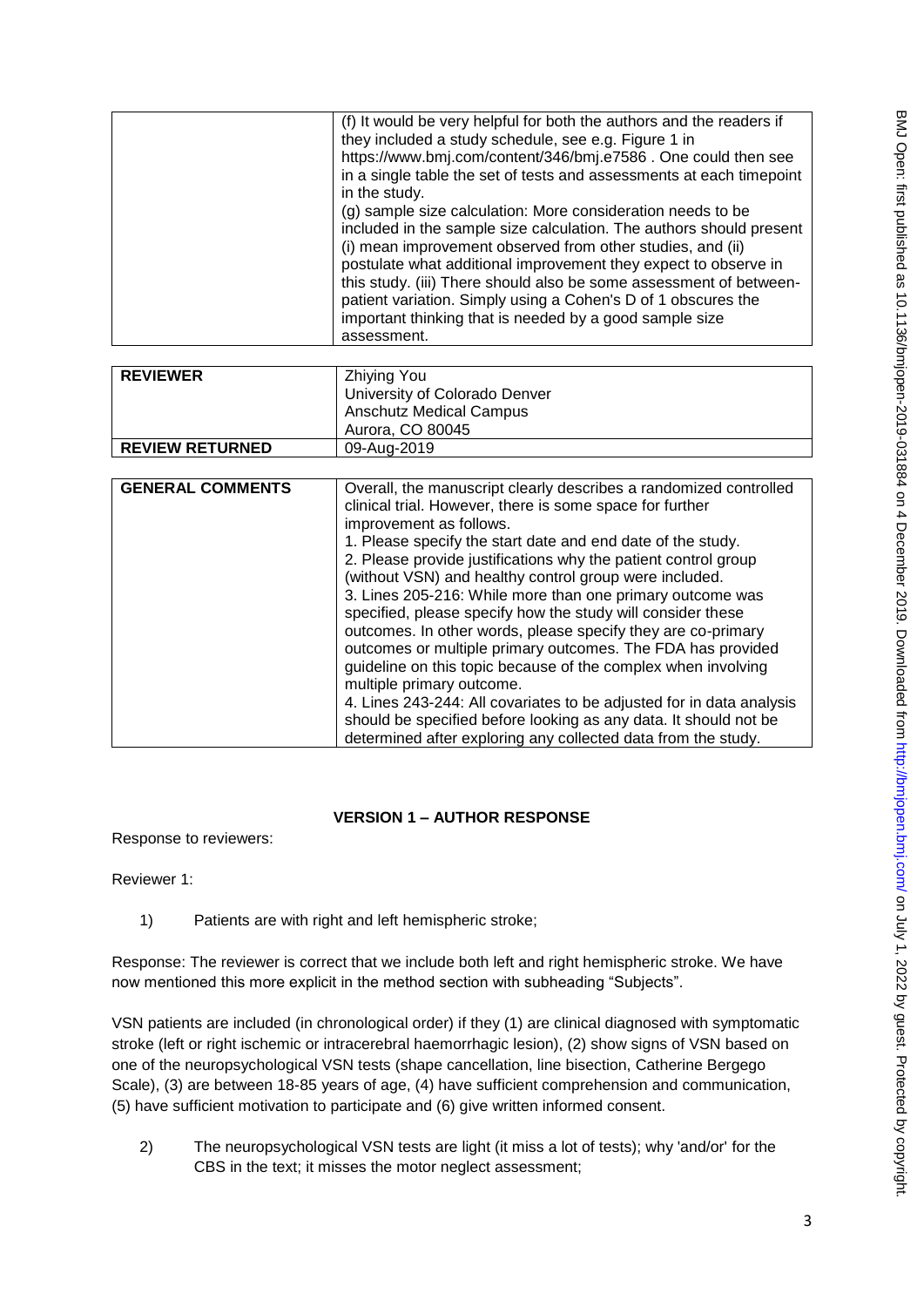Response: We use the neglect tests and observation scale that are currently incorporated in the rehabilitation centre (i.e. shape cancellation tests, line bi-section test and Catherine Bergego Scale). Motor neglect can be assessed with the Catherine Bergego Scale. The omission difference score of a shape cancellation test is the most sensitive test to indicate an attentional imbalance (Ferber & Karnath, 2001; Husain and Rorden, 2003). Nevertheless, we will include patients if at least one of these tests indicates neglect (which was indicated by the 'and/or'). We have now rewritten this sentence to clarify this in the text.

VSN patients are included (in chronological order) if they (1) are clinical diagnosed with symptomatic stroke (left or right ischemic or intracerebral haemorrhagic lesion), (2) show signs of VSN based on one of the neuropsychological VSN tests (shape cancellation, line bisection, Catherine Bergego Scale), (3) are between 18-85 years of age, (4) have sufficient comprehension and communication, (5) have sufficient motivation to participate and (6) give written informed consent.

3) The limit of age should be 75-80 years and have a cognitive global measure (MOCA but if the neglect limited the score but used the MOCA for the visual disorders);

Response: We are not sure why the age should be limited to 75-80. There are also some older (>80) still fit and active patients in the rehabilitation centres where we conduct the study. As mentioned in the paragraph "demographical and stroke related parameters" we will collect MOCA scores for each patient (line 202). The reviewer is right that we should take the MOCA scores into account. Therefore, we will compare the MOCA scores of the two groups and will correct for that if the scores are different between groups. As patients are randomly assigned to each group we expect an equal distribution between groups.

4) Why patient group patient control and healthy control subject, if the experimental protocol is AB-BA for the two groups of neglect, it's better;

Response: We thank the reviewer for raising these important points. We now made more explicit why we include the patient control and healthy control groups (Method section subheading "Baseline performances")

Since we also include new (secondary) outcome measures and tests (eye-tracking, cookie theft picture for free exploration, visual discrimination task, virtual reality), we need to compare the data of the neglect patients to stroke patients without neglect and healthy control to study whether baseline performance 1) deviates from normal range 2) is stroke or neglect specific. In addition, the control data allows us to examine whether performance after training change to values that can be considered as normal on these tasks.

We also agree with the reviewer that an AB-BA is a good design to test our research question. However, in the current setting (patients in the subacute phase admitted to the rehabilitation centre) it is impossible to use an AB-BA design, as most patients will be discharged from the rehabilitation centre before they have finished the study protocol. We have added this to the method section in the subheading "Design".

Since patients are admitted to the rehabilitation centre, which aim to discharge patients from the rehabilitation centre as soon as possible, we chose to compare two independent groups (A vs B) rather than a cross-over design (AB-BA), which will have led to a large dropout.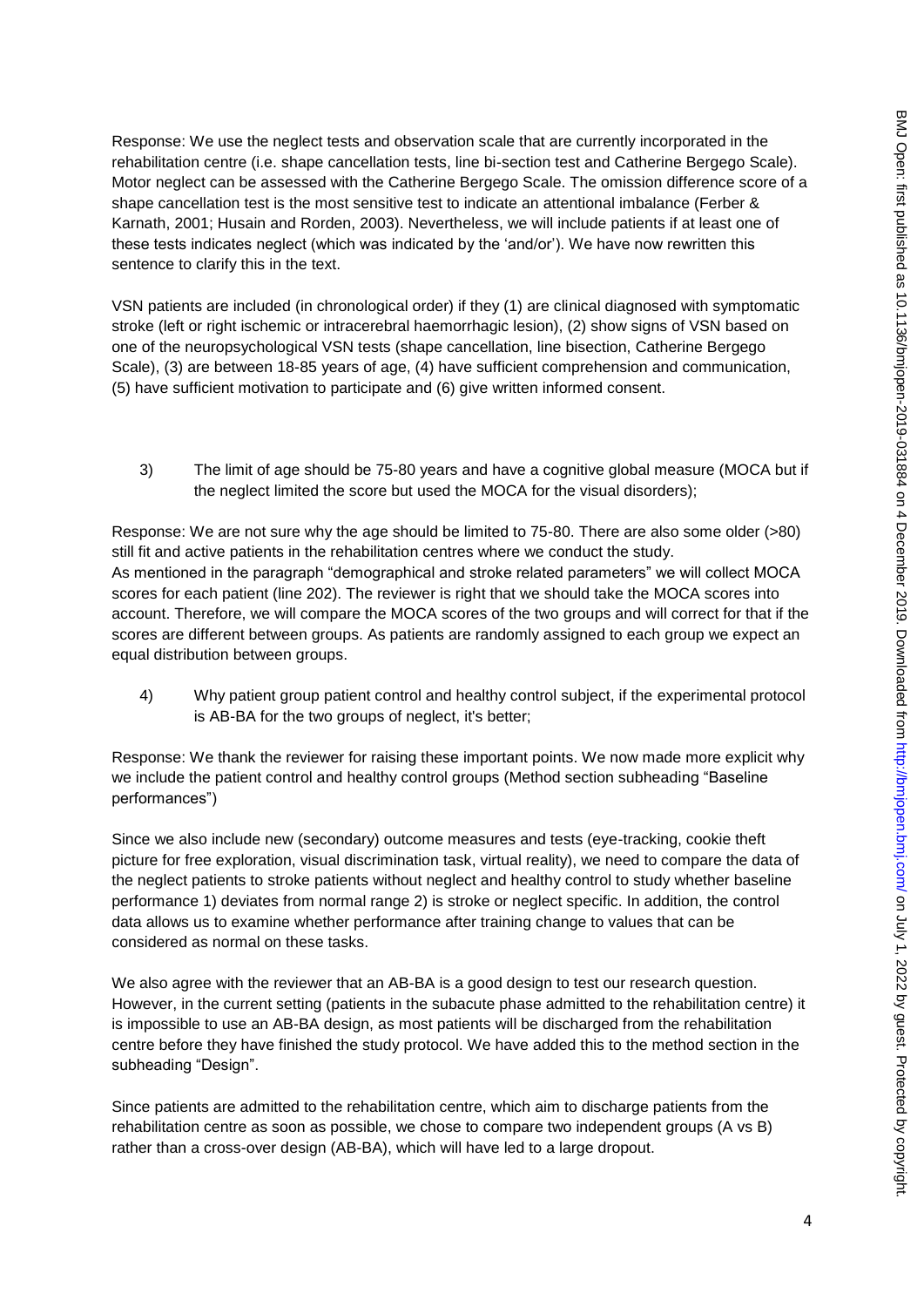5) In patients group, the authors will have to take into account the presence of frontal or parietal lesion (Saj et al., 2018).

Response: We thank the reviewer for this suggestion. We will use all information available (MR scan, medical record) to describe each lesion in detail. We will first perform the group analysis (patients are randomly assigned to each group), but will check for individual differences in lesions location. Based on the reviewers' suggestion (and paper) we will be specifically keen to check whether the performance of patients with frontal lesions (if we have these patients in our sample) are different from patients with no frontal lesions.

### Reviewer 2:

1. Line 104 – I think the authors meant to write "visuospatial neglect (VSN)".

Response: We thank the reviewer for finding this typo and have rewritten the sentence accordingly.

These results in healthy controls suggest new approaches to treatment for patients with asymmetric attentional deficits such as VSN.

2. Line 232- I would ask that the authors be more specifics regarding the outcome measures. For example: what do they mean by "among others"?

Response: There is a lot of data available for each VR session. As this is a more explorative test we gave three specific examples that we could analyse and leave room for additional analyses by adding "among other". However, as we have not planned additional analyses yet, we have removed "among others".

3. Lines 254-257- I don't understand this paragraph. The title is patient and public involvement however then the authors write that the patients and public will not be directly involved. Was this a typo? There are many reports now on the importance of patient engagement prior to the study design. Is this what the authors are alluding to?

Response: BMJ open publish study protocols and we follow their manuscript formatting policies. It is on the journals request to include a paragraph under subheading "patient and public involvement" even if no patients were involved in the design of the study.

4. At what point in time will the assessments be completed? This information would be helpful to add to the methodology.

Response: We thank the reviewer for raising this point. We have added the planned end date of the study to the method section.

Patients will be recruited in De Hoogstraat Rehabilitation and De Parkgraaf Rehabilitation between May 2018 and January 2020.

### Reviewer 3:

1. allocation concealment: the protocol should describe how patient selection and screening will be carried out without knowledge of the expected treatment assignment.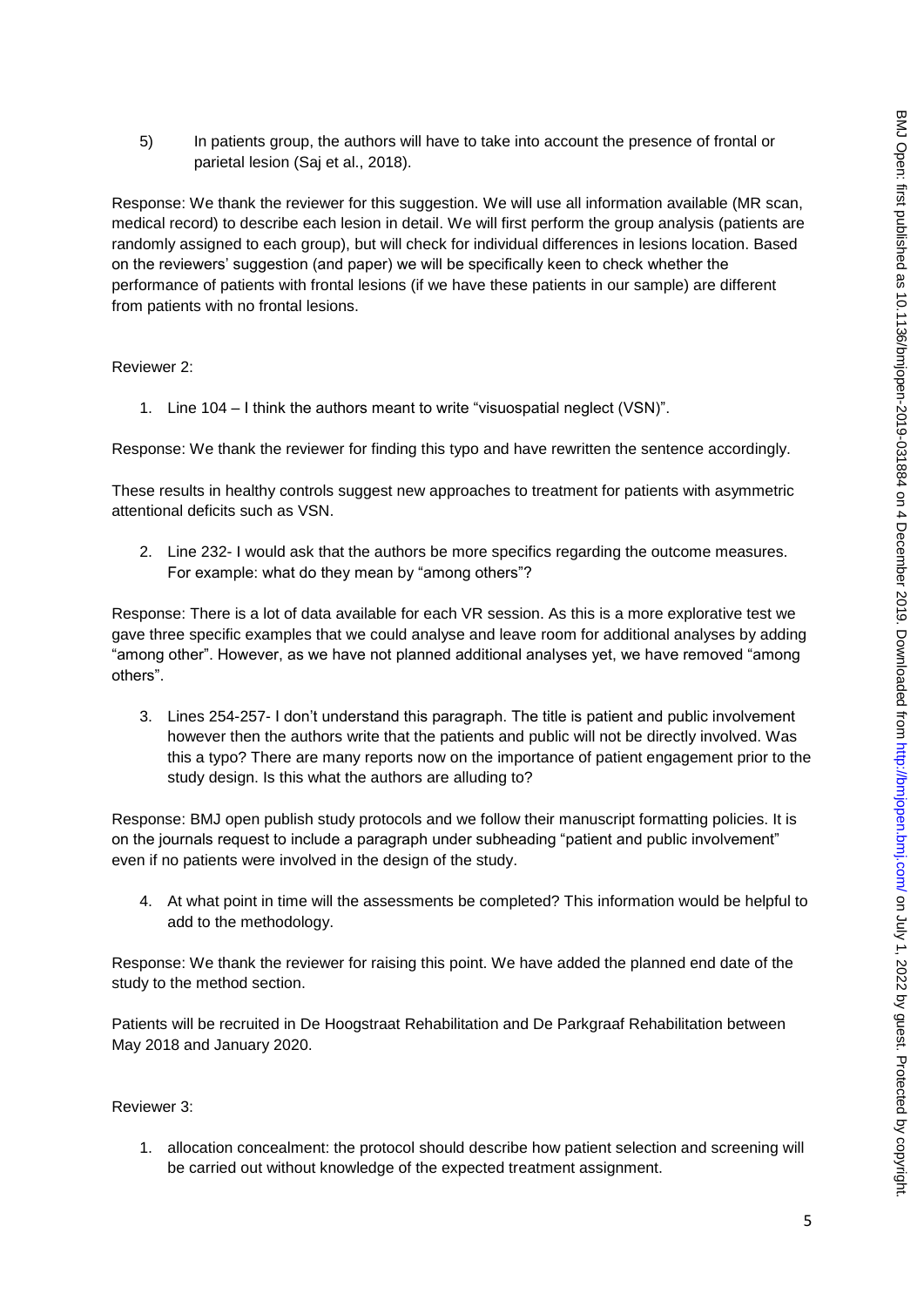2. evaluator blinding: the protocol should describe which evaluators will be blinded. For example, the study nurse assessing ADL should be blinded to treatment. There may be other tests where the evaluator could potentially bias the outcome by knowledge of the treatment assignment. These situations should be considered and blinding plans discussed in the protocol.

Response to 1 and 2: We thank the reviewer for raising these important two points. We now mention more explicit how the selection process take place and have added the blinding procedure.

At the time of the neuropsychological screening to assess whether a patient has VSN, it is still unknown whether a patient can be included in the study and which treatment he/she will receive if he/she can be included. After inclusion, in chronological order, VSN patients will be randomly assigned to one of two groups, based on a predetermined list generated using Matlab, that has paired one of the training variants to a participant number. Patients are not explicitly informed about the nature of their treatment (i.e. whether they receive the experimental CMT or control VST treatment). The nurses who assess the CBS are blinded to training variant. The researchers who administer the training and the tests are not blinded, since they have to explain the training and tests. To minimize any (unintended) bias, the same task instructions are read aloud for each patient before each test. All data is collected and saved automatically by the computer program so that no changes can be made after task completion.

3. covariate adjustment or stratification: The authors plan to adjust the analysis by level of education. If education level is the key confounder, they should be more specific as to what levels will be differentiated. Also, if education is an important confounder, the authors may consider a stratified randomised design, ie randomising within education levels, to get a more precise measure of the treatment effect (compared with post-stratifying).

Response: We agree with the reviewer that a stratified randomised design would have been a useful design. However, our main question is not to study what the effect of education level is on these training paradigms. In addition, since we do not know beforehand what the variability in the level of education will be in our patient group, there might be difficulties by filling each group within the time window we have to conduct this study. Also, we then have to decide how many groups we want to compare and which cut-off scores to use. This is beyond the scope of our study. Therefore, we have not chosen for a stratified design but will correct for level of education in the main analysis. We will use the Verhage scores (Verhage, 1964) to indicate level of education. We have added his specification to the manuscript.

Level of education (Verhage score) will be added as covariate.

4. On the other hand, it is more usual that the baseline VSN is an important predictor of improvement. That is, patients with high levels of neglect may be more resistant to therapy than patients with lower levels of neglect. Conversely, patients with very low levels of neglect may show little improvements due to ceiling effects. If these are relevant issues, then the authors may consider a stratified randomised design, stratifying (instead of (c)) by baseline VSN level, to ensure that treatments are compared within patients with similar baseline VSN.

Response: We agree with the reviewer that severity of neglect might be an important predictor of improvement. Yet, patients are randomly assigned to one of the two groups, so we expect that both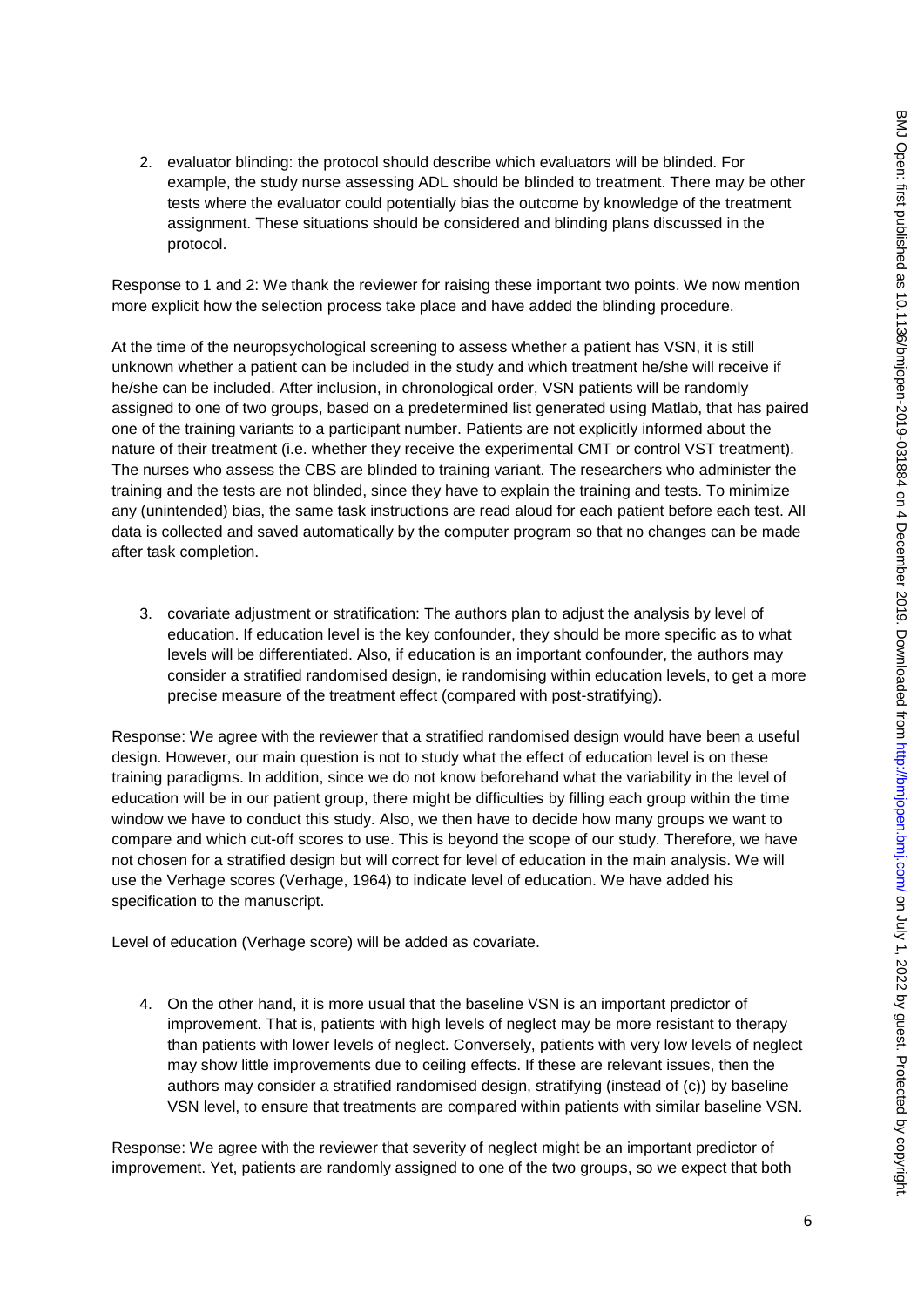groups will be comparable in terms of severity of neglect. A difference in severity of neglect between the two groups will be based on chance. However, if there is a difference in severity of neglect, we will correct for that to address our main research question.

As this is a good suggestion of the reviewer, we will conduct additional analysis to relate severity of neglect with training potential in general. We have added this to the manuscript. With respect to the stratified design, we refer to our response to point three.

Patients are randomly assigned to one of the two groups, so we expect that both groups will be comparable in terms of severity of neglect. A difference in severity of neglect between the two groups will be based on chance. However, if there is a difference in severity of neglect, we will correct for that to address our main research question. In addition, we will conduct additional analysis to relate severity of neglect with training potential in general.

5. Collecting baseline of control subjects: I understand the rationale for wanting to have negative and positive baseline controls, but I don't think they will end up being useful in the statistical analysis. The healthy controls will be problematic because it's not clear if they represent the "normal" version of the patients on the study. For example, if they are from a different age group, then any differences may be attributed to age. It's also not clear what the purpose of the patient control group is, since patients will be their own controls (post - pre). There is nothing in the analysis plan about how these data will be incorporated to address the research question. The authors should think carefully why these data will be informative. I doubt that they will be, but if they disagree, they should describe their proposed analysis in the analysis plan.

Response: We now made more explicit why we include the patient control and healthy control groups (Method section subheading "Baseline performances"). As mentioned in this section, the control groups will be age-matched.

For example, we also collect eye tracking data during the star cancellation task (primary outcome measure) to study the eye movement patterns (e.g. number of fixations right vs. left). To know whether the eye movement patterns of the neglect patients during this task deviate from normal range (with or without stroke), we need the patient and healthy control groups.

Since we also include new (secondary) outcome measures and tests (eye-tracking data, cookie theft picture for free exploration, visual discrimination task, virtual reality), we need to compare the data of the neglect patients to stroke patients without neglect and healthy control to study whether baseline performance 1) deviates from normal range 2) is stroke or neglect specific. In addition, the control data allows us to examine whether performance after training change to values that can be considered as normal on these tasks.

Therefore, only baseline measurements will be collected for a patient control group and healthy control group and these two groups will not receive any training. Performance on all outcome measures of both VSN intervention groups will be compared to the performance of a patient control group (stroke patients without VSN, n=15) and age-matched healthy controls (n=15).

Also, we now mention more explicit that we conduct the same analysis for the secondary outcome measures and added the analysis with the comparisons to the control groups.

Performance on all primary and secondary outcome measures will be compared.

To explore the performance on the new outcome measures (eye tracking data: number of fixations, fixation duration, direction of first saccade) and tasks (cookie theft and Virtual Supermarket) we compare baseline performances of the neglect patients to the patient and healthy control groups using parametric t-tests, or non-parametric tests in case of non-normal distributed data. If these data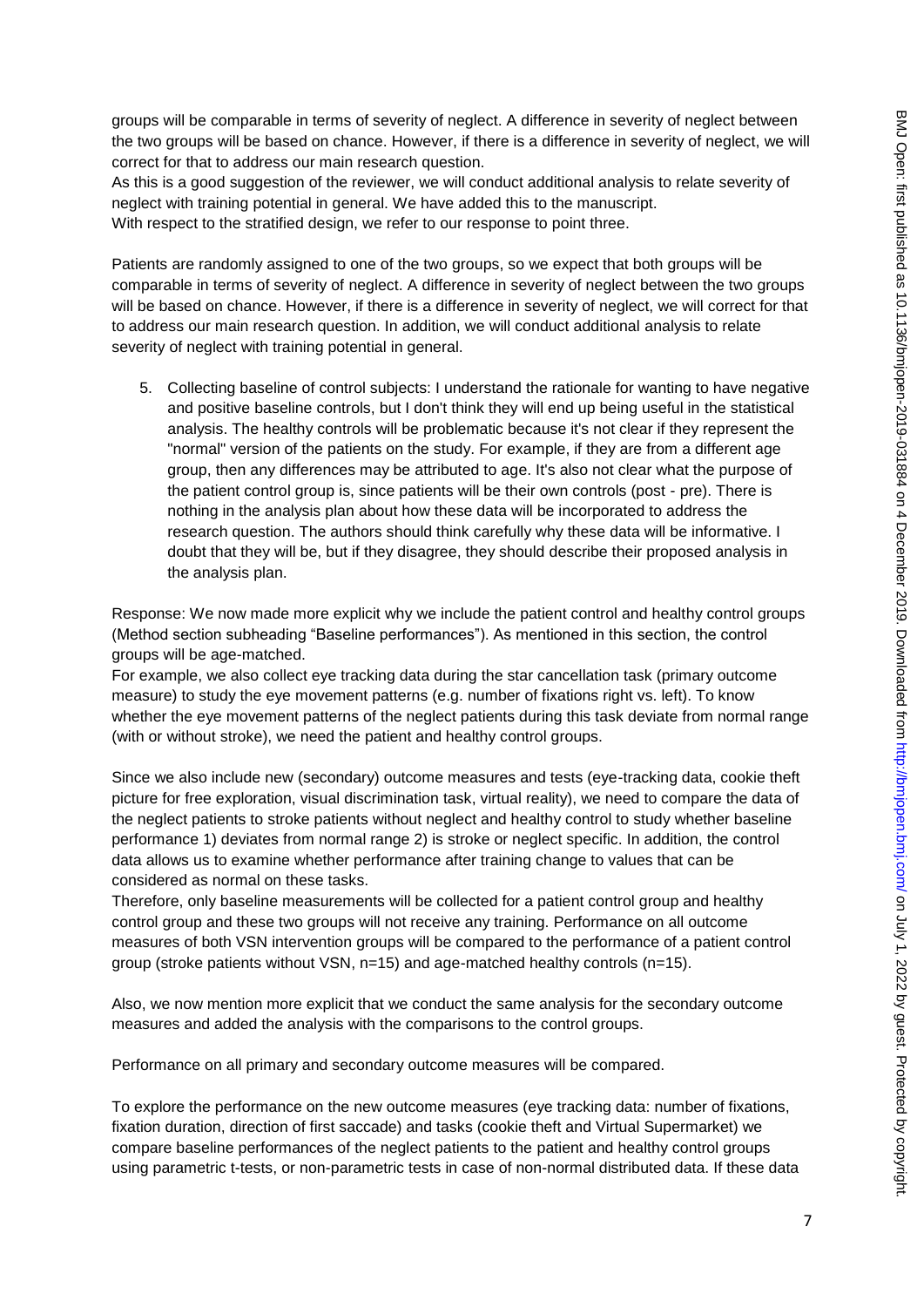are deviating from the control groups we conduct additional analyses, similar as performed for the primary outcome measures (Repeated Measures Analyses (ANCOVA), with session (baseline-post training) as within-subject variable and treatment (CMT, VST) as between-subject variable), to test whether these new outcome measures improve more during CMT than VST training.

6. It would be very helpful for both the authors and the readers if they included a study schedule, see e.g. Figure 1 in <https://www.bmj.com/content/346/bmj.e7586> . One could then see in a single table the set of tests and assessments at each timepoint in the study.

Response: We thank the reviewer for this suggestion. We have added the table below to the manuscript.

|                          | <b>STUDY PERIOD</b> |                 |                |                |                |                |                |                |            |                |                |                 |            |
|--------------------------|---------------------|-----------------|----------------|----------------|----------------|----------------|----------------|----------------|------------|----------------|----------------|-----------------|------------|
|                          | Enrollment          | <b>Baseline</b> | Training       |                |                |                |                |                |            |                |                |                 | Evaluation |
| <b>TIMEPOINT</b>         | $-t_1$              | t <sub>0</sub>  | S <sub>1</sub> | S <sub>2</sub> | S <sub>3</sub> | S <sub>4</sub> | S <sub>5</sub> | S <sub>6</sub> | <b>S</b> 7 | S <sub>8</sub> | S <sub>9</sub> | S <sub>10</sub> | $t_1$      |
| <b>ENROLLMENT:</b>       |                     |                 |                |                |                |                |                |                |            |                |                |                 |            |
| Eligibility              | X                   |                 |                |                |                |                |                |                |            |                |                |                 |            |
| assessment               |                     |                 |                |                |                |                |                |                |            |                |                |                 |            |
| Written Informed         | X                   |                 |                |                |                |                |                |                |            |                |                |                 |            |
| Consent                  |                     |                 |                |                |                |                |                |                |            |                |                |                 |            |
| Allocation               | X                   |                 |                |                |                |                |                |                |            |                |                |                 |            |
| <b>INTERVENTIONS</b>     |                     |                 |                |                |                |                |                |                |            |                |                |                 |            |
| (neglect):               |                     |                 |                |                |                |                |                |                |            |                |                |                 |            |
| Visual Scanning          |                     | X               | X              |                |                |                |                |                |            |                |                | -X              | $\times$   |
| Therapy                  |                     |                 |                |                |                |                |                |                |            |                |                |                 |            |
| Congruent                |                     | X               | X              |                |                |                |                |                |            |                |                | X.              | X          |
| Movement                 |                     |                 |                |                |                |                |                |                |            |                |                |                 |            |
| Training                 |                     |                 |                |                |                |                |                |                |            |                |                |                 |            |
| <b>CONTROL</b>           |                     |                 |                |                |                |                |                |                |            |                |                |                 |            |
| <b>GROUPS:</b>           |                     |                 |                |                |                |                |                |                |            |                |                |                 |            |
| Patiënt Control          |                     | X               |                |                |                |                |                |                |            |                |                |                 |            |
| Group                    |                     |                 |                |                |                |                |                |                |            |                |                |                 |            |
| <b>Healthy Control</b>   |                     | X               |                |                |                |                |                |                |            |                |                |                 |            |
| Group                    |                     |                 |                |                |                |                |                |                |            |                |                |                 |            |
| ASSESSMENTS:             |                     |                 |                |                |                |                |                |                |            |                |                |                 |            |
| Shape                    |                     | X               |                |                |                |                |                |                |            |                |                |                 | X          |
| <b>Cancellation Task</b> |                     |                 |                |                |                |                |                |                |            |                |                |                 |            |
| Line Bi-section          |                     | X               |                |                |                |                |                |                |            |                |                |                 | X          |
| <b>Task</b>              |                     |                 |                |                |                |                |                |                |            |                |                |                 |            |
| Catherine                |                     | X               |                |                |                |                |                |                |            |                |                |                 | X          |
| Bergego Scale            |                     |                 |                |                |                |                |                |                |            |                |                |                 |            |
| Visual                   |                     | X               |                |                |                |                |                |                |            |                |                |                 | X          |
| Discrimination           |                     |                 |                |                |                |                |                |                |            |                |                |                 |            |
| <b>Task</b>              |                     |                 |                |                |                |                |                |                |            |                |                |                 |            |
| Visual Exploration       |                     | X               |                |                |                |                |                |                |            |                |                |                 | X          |
| <b>Task</b>              |                     |                 |                |                |                |                |                |                |            |                |                |                 |            |
| Virtual                  |                     | X               |                |                |                |                |                |                |            |                |                |                 | X          |
| Supermarket (VR)         |                     |                 |                |                |                |                |                |                |            |                |                |                 |            |
| <b>Perimetry Test</b>    |                     | X               |                |                |                |                |                |                |            |                |                |                 | X          |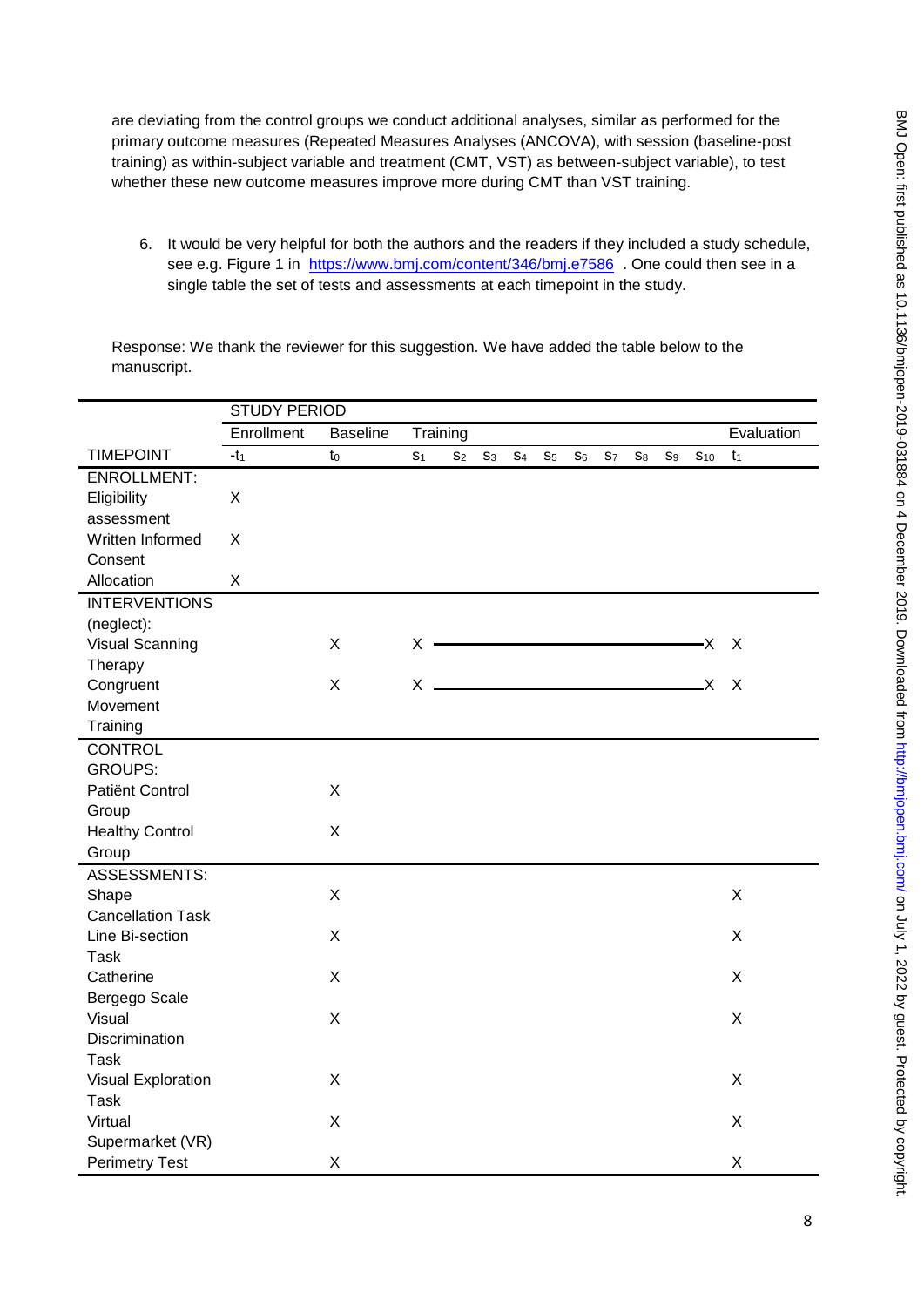7. sample size calculation: More consideration needs to be included in the sample size calculation. The authors should present (i) mean improvement observed from other studies, and (ii) postulate what additional improvement they expect to observe in this study. (iii) There should also be some assessment of between-patient variation. Simply using a Cohen's D of 1 obscures the important thinking that is needed by a good sample size assessment.

Response: Effect sizes reported in literature vary considerably among studies, ranging from 0 to 2.84, with the highest effect size for combined training methods. As mentioned in the sample size calculation (line 251-257), we based a Cohen's D of 1 on the study by Polanowska who compared somatosensory stimulation + visual scanning training to visual scanning training alone showing an effect size of 1.58. This study design and training paradigm is very comparable to our design and training. While their amount of training was higher we are more conservative and chose a Cohen's D of 1, which seems plausible to us.

We have rewritten our paragraph about sample size calculation and added means (SDs) of two comparable studies:

We performed an a priori power analysis (G-Power 3.1) to calculate the sample size. Effect sizes reported in literature vary considerably among studies, ranging from 0 to 2.84, with the highest effect size for combined training methods. A study by Polanowska et al compared somatosensory stimulation + visual scanning training to visual scanning training alone (mean improvement experimental group =  $58.4$  (20.6) vs control group =  $17,35$  (30.3)) showing an effect size of 1.58. Another study by Schroder et al (2008) treated neglect patients with TENS or OKS compared to a control group that received VST. This study reported an effect size of 0.83 (TENS) and 1.56 (OKS) (mean improvement experimental group TENS= 1,298 (1,23), experimental group OKS= 1,938 (0,89) vs control group =0,264 (1,25)).

While both study designs and training paradigms are very comparable to our design and training, their amount of training was a bit higher. Therefore, we are more conservative and chose a Cohen's D of 1. A power analysis with power set to 0.8 and alpha set to 0.05 estimated the sample size at 14 patients per group (28 in total) for sufficient statistical power.

Reviewer 4:

1. Please specify the start date and end date of the study.

Response: We thank the reviewer for raising this point. We have added the planned end date of the study to the method section.

Patients will be recruited in De Hoogstraat Rehabilitation and De Parkgraaf Rehabilitation between May 2018 and January 2020.

2. Please provide justifications why the patient control group (without VSN) and healthy control group were included.

Response: We now made more explicit why we include the patient control and healthy control groups (Method section subheading "Baseline performances")